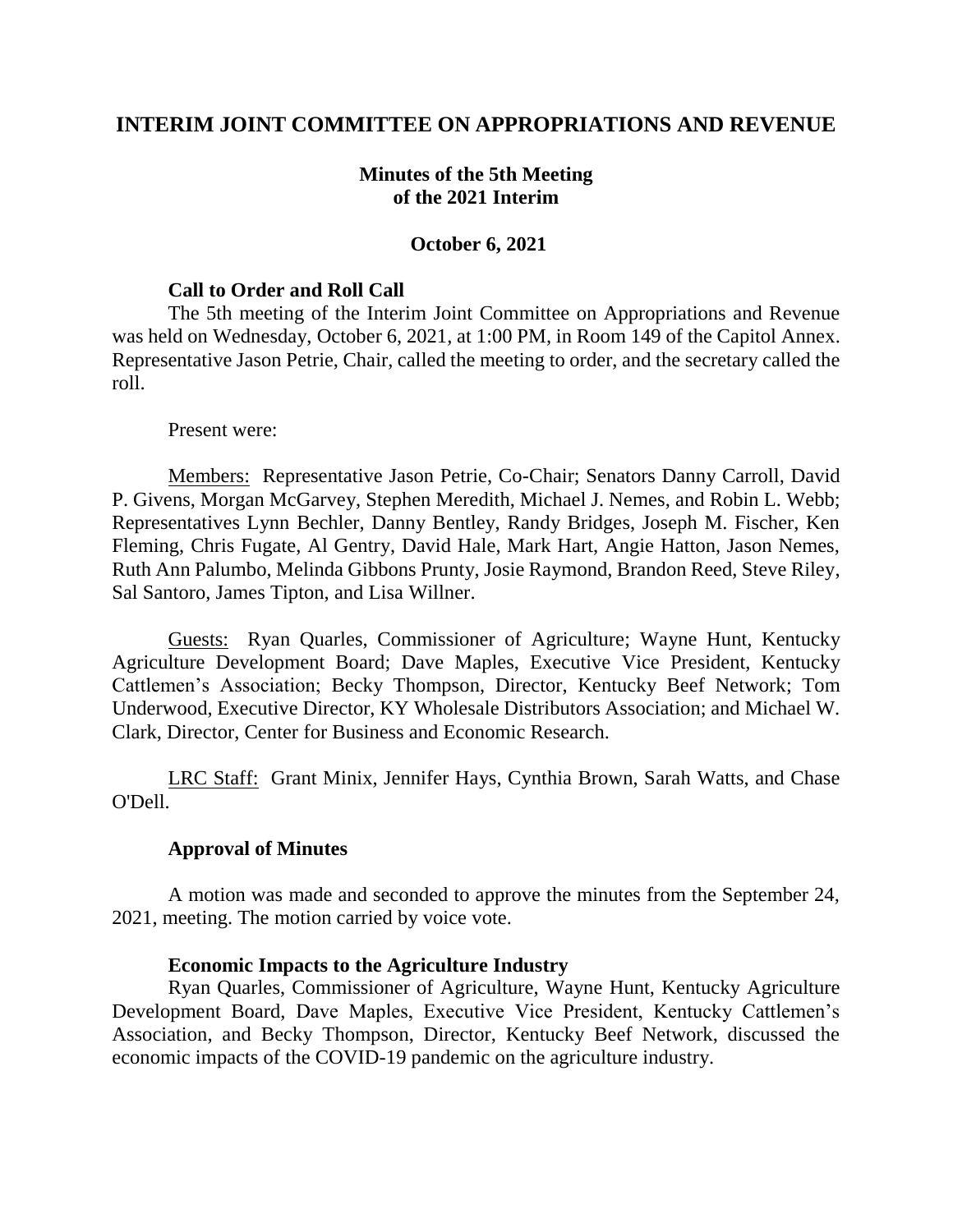Commissioner Quarles testified that farmers are necessary and have risen to the challenge during the pandemic. Over \$170 billion in agriculture goods were exported in the United States in 2020. Kentucky farmers are worn-out and stressed and as a result there is concern of a shut down for two to three weeks. Input costs are increasing. Most notably, fertilizer and parts prices are increasing. Labor shortages are occurring across agriculture.

There will be a net increase in farm income of over \$18 billion nationwide in 2021. This is due to new trade agreements, such as historical purchases from China and Japan, and higher commodity prices. Corn, wheat, and soybean receipts are expected to rise over \$38 billion. Broiler, hog, and cattle receipts are expected to rise \$27 billion over last year. Net farm cash receipts will go up. However, feed costs will rise \$6.2 billion this year. In Kentucky, more than half of farm receipts come from livestock. The increase in expenses is cutting into farm profitability.

There are over 10 million jobs available in America. Inflation is being seen in raw commodity prices and in grocery stores. Supply chain disruptions are leading to products being packaged differently. There have also been shipment issues.

In response to a question from Representative Petrie, Commissioner Quarles stated that printing trillions of dollars has had a macro-economic effect on farmers and the economy as a whole.

Mr. Hunt testified that farmers the last two-to-three years have been the best years they have ever had. There are no 100 horsepower tractors made in the United States. Shipping container prices have increased substantially. There are issues with transportation and labor. There are some parts that cannot be obtained due to shipping issues. Mr. Hunt's company stocked \$22 million of parts. Farmers cannot wait on parts. Inflation is a big worry. The price of equipment has gone up. Mr. Hunt spoke to the potential crisis of not being able to get parts and not being able to get labor to unload shipments.

Commissioner Quarles stated that the consumer price index shows the increase in the cost of food in grocery stores. The agriculture development board has invested six million dollars across 30 different local meat processors. Meat processing capacity in Kentucky has increased from 45,000 to 70,000 head a year.

Mr. Maples testified that Kentucky is the largest beef cattle state east of the Mississippi River. If a cow is sold in Kentucky, it must ride a minimum of 500 miles before it is processed. There are four large meat packing companies in the United States. These companies do 75 to 80 percent of the business.

Mr. Maples stated that Kentucky has not done a good job of recruiting a potential food processing plant to locate to the state. Kentucky has many secondary distributors. Ms. Thompson also spoke to the desire for a beef processing plant in Kentucky.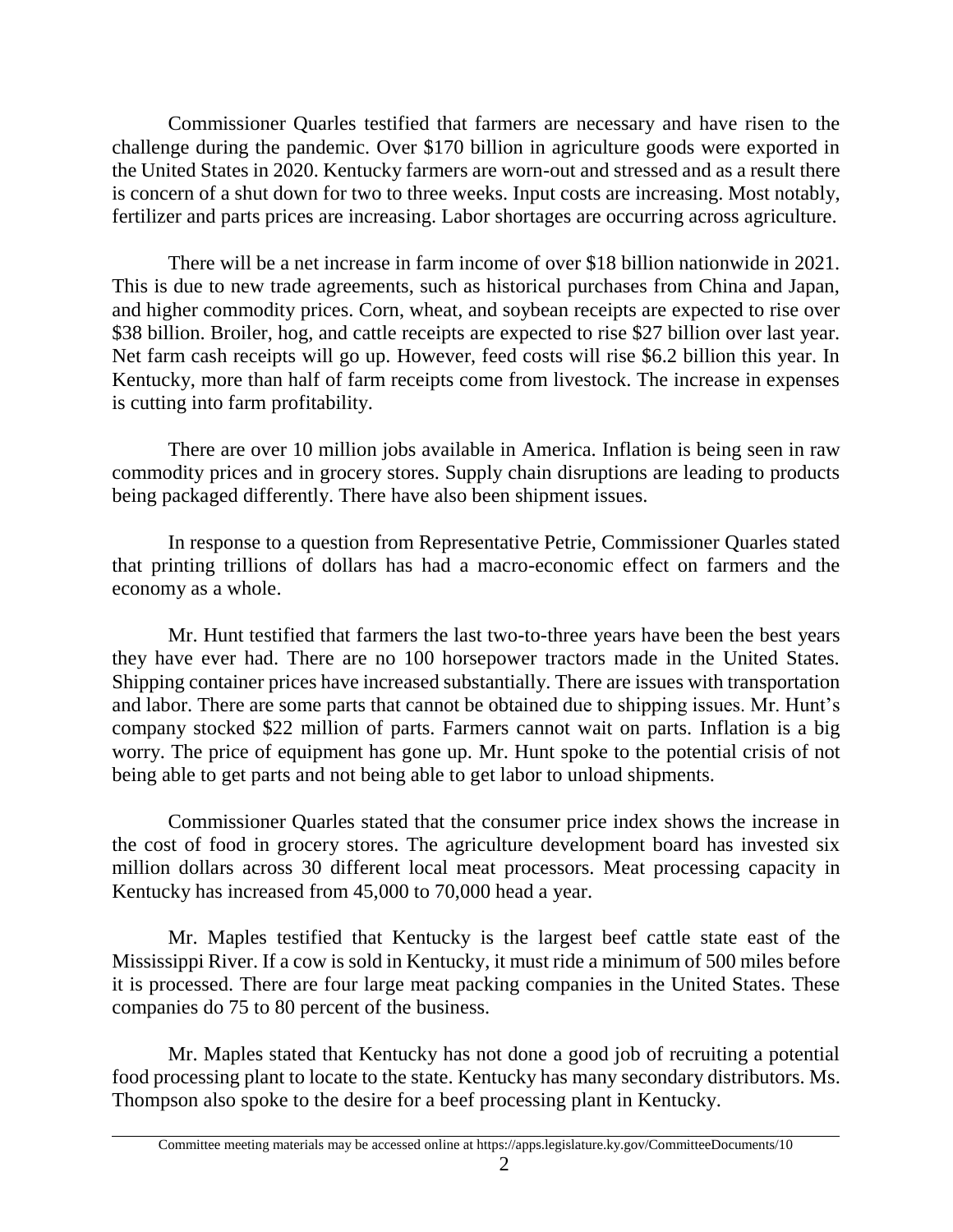In response to a question from Representative Petrie, Commissioner Quarles testified that the JBS pork plant in Louisville pushes 10,000 head a day. Chicken manufacturers in Kentucky are also very large. The largest beef processor in Kentucky pushes 100 head a day, which is relatively small.

Representative Tipton spoke to the inefficiency of beef processing in Kentucky. In response to a question from Representative Tipton, Commissioner Quarles testified that H-2A is an administrative burden on the operator. He continued to say that the program should be administered by the United States Department of Agriculture. Commissioner Quarles voiced support for policy changes to allow H-2A workers to work year-round. The H-2B program is also an administrative burden and has not been effectively updated for three decades. The program has a quota allotment which prevents some access to work.

In response to a question from Representative Hale, Mr. Maples stated that he does not believe that Kentucky has lost the potential beef processing plant bid. He continued to say that the company is looking to invest \$350 million to \$500 million.

In response to a question from Representative Petrie, Mr. Maples stated that the Economic Development Cabinet was, and still is, involved in trying to recruit the project. In response to another question, Commissioner Quarles testified that 1,400 jobs would result from the project. The jobs would earn wages much higher than \$10 an hour.

Commissioner Quarles stated that Kentucky would do a better job of recruiting companies if people in Frankfort worked together. The Kentucky Department of Agriculture was not pulled into the recruitment until late.

Senator Webb expressed her belief that the Department of Agriculture should have been involved in the discussions earlier. Senator Webb continued to express her support for the potential project.

Representative Petrie stated that there would be multiple suitable locations for the potential processing plant. Other committee members expressed a desire for the processing plant to locate within their district. Mr. Hunt testified that the company looking to establish a new beef processing plant wanted to move where there is a good population size.

In response to a question from Representative Fleming, Commissioner Quarles reaffirmed that the payroll from the plant would potentially be around \$55 to \$65 million.

Representative Petrie expressed his hope that the potential project is not dead.

# **Economic Impacts to the Wholesale Industry**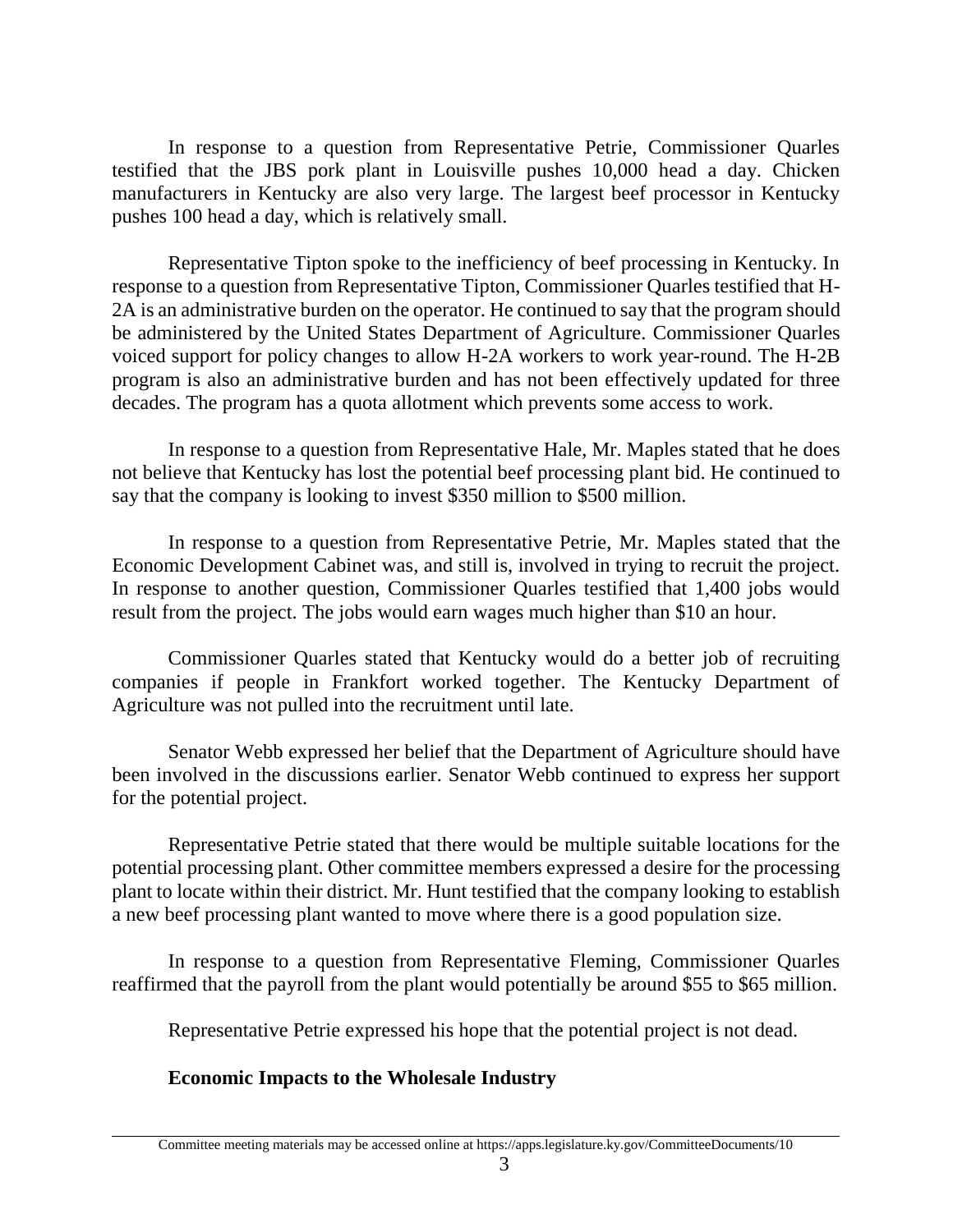Tom Underwood, Executive Director, KY Wholesale Distributors Association, discussed the economic impacts of the COVID-19 pandemic on the wholesale industry.

Mr. Underwood testified that the wholesale industry brings products to retailers. Over the past 12 months, a record number of shipping containers have been lost overboard at sea due to max loading on cargo ships. Longshoremen in ports have been worked to exhaustion. Almost every major harbor in the United States is backed up with ships off shore. Shipping containers are in short supply and warehouse space is running out.

Manufacturers are regularly backordering or suspending product lines. The percentage of orders from retailers which were filled was previously 99 percent. The average fill rate in the industry has fallen to 73 percent. Transportation disruptions are expected to continue into the third quarter of 2022.

American manufacturing is not set-up to completely provide finished products from start-to-finish. Many products made in the United States are suffering from packaging problems. Many major retailers are now chartering their own ships. Mr. Underwood displayed the fill rates on several major brands in the United States.

There are labor shortages across the wholesale industry. Ninety-seven percent of wholesalers are short on labor. A total of 68 percent of wholesalers have reported being unable to make deliveries on time due to labor shortages. Ninety-eight percent of wholesalers reported having employees working overtime and extra shifts.

The industry is dealing with an increase in product and overhead costs. Wages and benefits have increased. The cost of energy has gone up 24.4 percent. The cost of gasoline is up 41.8 percent. There has been cost increases on 40 percent of product lines.

Kentucky's reimbursement rate per pack of cigarette has not changed since the President Eisenhower administration. The industry is requesting that the reimbursement rate be changed to 1.5 cents per pack. This rate would not cover all costs, but it would help.

In response to a question from Representative Petrie, Mr. Underwood recommended that individuals begin shopping for holiday foods and Christmas. As the consumer rush on products begins, it will become more difficult to find desired products.

In response to a question from Senator Meredith, Mr. Underwood testified that wholesale industry employees have been deemed essential workers. Senator Meredith discussed the issue of identifying essential workers during the pandemic, explaining that anyone working during the pandemic is essential.

# **Current Economic Climate in Kentucky**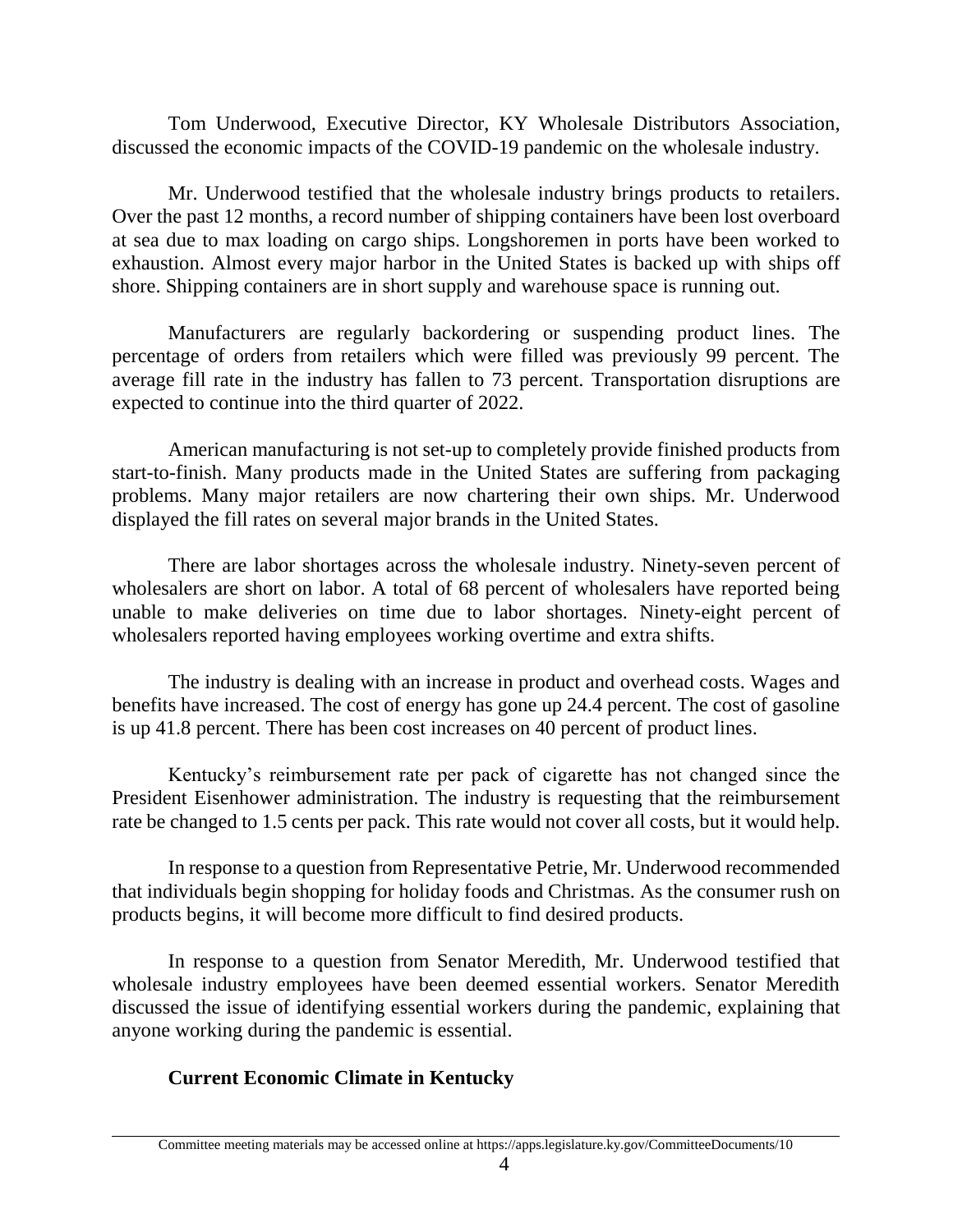Michael W. Clark, Director, Center for Business and Economic Research, discussed the economic climate in Kentucky.

Mr. Clark testified that the economic climate in Kentucky has continued to improve. Employment gains are being seen.

Kentucky's unemployment rate has been going down the last few months. Kentucky's labor force participation is lower than at the national level. More people are getting jobs. Some people are coming back into the labor force. Those individuals are finding jobs.

The initial claims for unemployment insurance have continued to fall and are close to levels seen before the pandemic. Nonfarm employment increased in the state in August. Kentucky had been recovering nonfarm employment faster than the nation for much of the pandemic. Over the last few months, the nation started recovering faster. In Kentucky, total nonfarm employment is still down 3.8 percent from before the pandemic. About 75 percent of the non-farm jobs lost during the pandemic have been recovered.

In response to a question from Representative Petrie, Mr. Clark testified that government jobs in Kentucky included federal, state, and local jobs and that local government jobs included education. He added that most of the government jobs in Kentucky were local school system jobs.

A large part of the recent job growth has come from the manufacturing sector. Manufacturing employment is close to pre-pandemic levels. The financial activities sector in Kentucky has recovered well. Employment in the leisure and hospitality sector is still down 16.2 percent from pre-pandemic levels.

In response to a question from Representative Petrie, Mr. Clark testified that the information sector deals with news broadcasting and publications and is a relatively small sector in terms of employment. Employment in is this sector is falling in Kentucky and is not recovering in pace with the rest of the nation.

Over the last few months, job openings in the United States have increased substantially. Hires are up, but not as much as job openings. Quit rates have risen slightly, but not substantially.

Nationally, there is still a high number of job openings in the manufacturing sector. Quit rates have been rising in the health care and social services sector. The healthcare sector has a high number of job openings relative to the number of hires. The leisure and hospitality sector quit rate is about five percent, which is higher than other sectors. Over the last few months, the number of job openings in this sector has been high relative to the number of new hires.

Committee meeting materials may be accessed online at https://apps.legislature.ky.gov/CommitteeDocuments/10